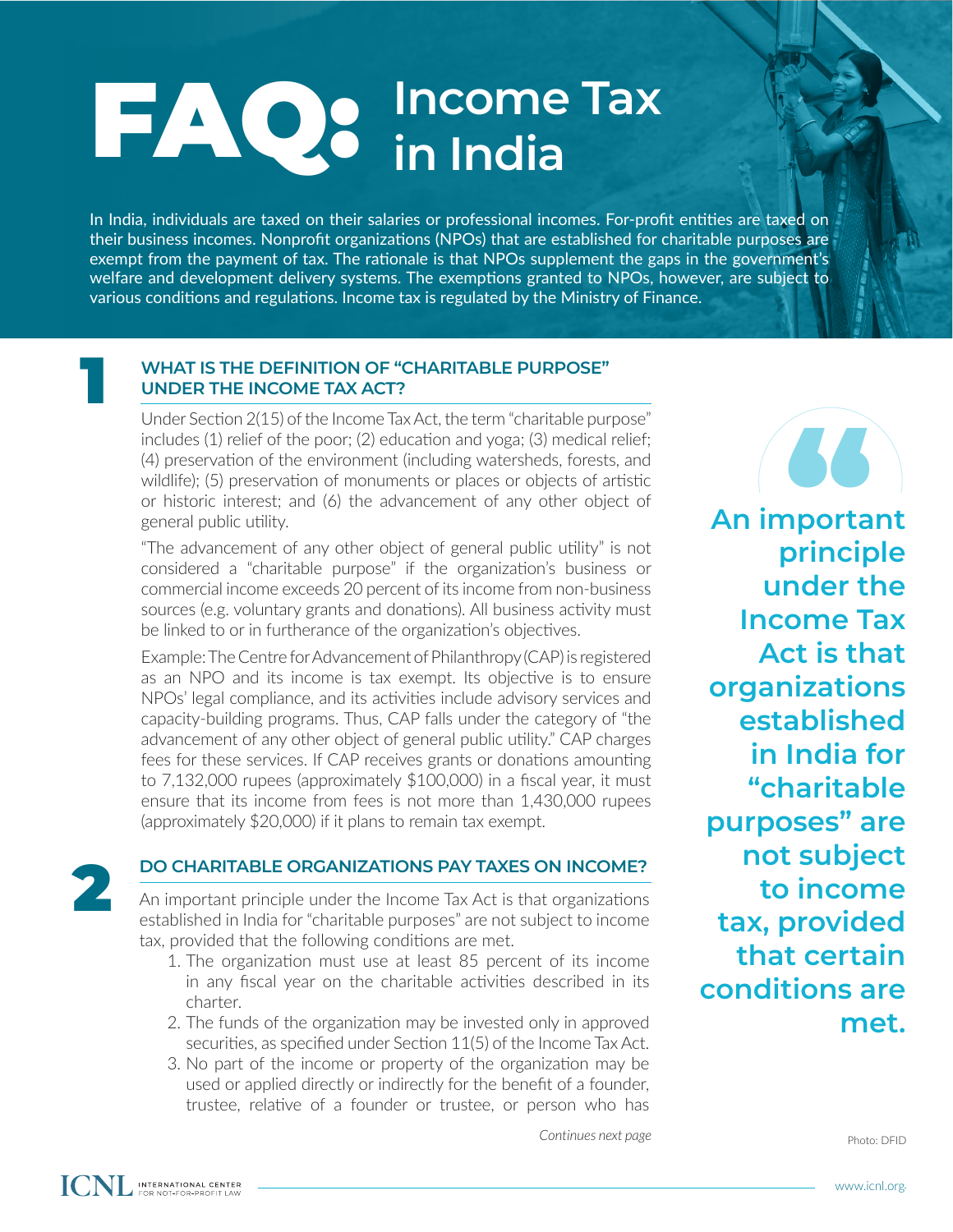contributed more than INR 50,000 (approximately \$770) to the organization in the course of a single fiscal year.

4. The organization must have its accounts audited and file a financial return within six months of the close of the fiscal year. In India the fiscal year runs from April 1 to March 31, so the audit and financial return must be filed on or before September 30.



### **ARE ALL CHARITABLE ORGANIZATIONS EXEMPT FROM TAX? ARE THERE EXCEPTIONS?**

Private religious trusts and charitable organizations created after April 1, 1962 for the benefit of any particular religious community or caste are not eligible for tax exemptions. However, a charitable organization that benefits women, children, or certain marginalized classes, such as forest dwellers, is not considered an organization serving a particular religious community or caste and therefore its income is exempt.



#### **WHAT IF AN ORGANIZATION IS UNABLE TO SPEND 85 PERCENT OF ITS INCOME DURING A FISCAL YEAR?**

In any fiscal year the organization must spend at least 85 percent of its income, which includes all donations, grants, interests, dividends, and fee receipts, to remain tax exempt. For example, if the total income of the NPO is 7,132,000 rupees (approximately \$100,000) in a fiscal year, it must spend at least 6,062,000 rupees (approximately \$85,000) on charitable activities (including administrative expenses). If it fails to do so, at the time of filing the tax return or even earlier, the NPO may apply to carry the unspent income over to the next fiscal year. If the amount is very large, the organization may apply to carry over the unspent income for a period of up to five years.

# **IS THE ORGANIZATION ALLOWED TO ACCEPT CORPUS<br>
FUNDS? WHAT CONDITIONS SHOULD BE FULFILLED?**<br>
Yes, an organization may accept corpus funds. Under the Income Tax

Act, "corpus" means "capital." A corpus grant is like an endowment grant. For example, if a donor simply donates 7,000 rupees (approximately \$100) to an NPO, it is accounted for as income. If the donor indicates that the 7,000 rupees are a contribution towards the corpus of the NPO, then it is accounted for not as income but as "capital."

Corpus donations are capital contributions and should be held as the corpus or capital of the organization. To direct a donation, whatever the amount, to the corpus of the organization, a donor must provide a signed letter explicitly approving the corpus gift.

## WHAT IS THE TAX TREATMENT FOR THE "BUSINESS<br>INCOME" OF A CHARITABLE ORGANIZATION?

If the income from business is incidental to the attainment of the objectives of the organization and the organization maintains separate books for the business, the profit is fully exempt from tax. Income from a business undertaking that is itself held under trust for a charitable purpose under Section 11(1)(a) of the Income Tax Act is also exempt.

*Continues next page*

**In any fiscal SS**<br>ny fiso<br>vear **year, a nonprofit must spend at least 85 percent of its income, which includes all donations, grants, interests, dividends, and fee receipts. ... If it fails to do so, at the time of filing the tax return or even earlier, the NPO may apply to carry the unspent income over to the next fiscal year.**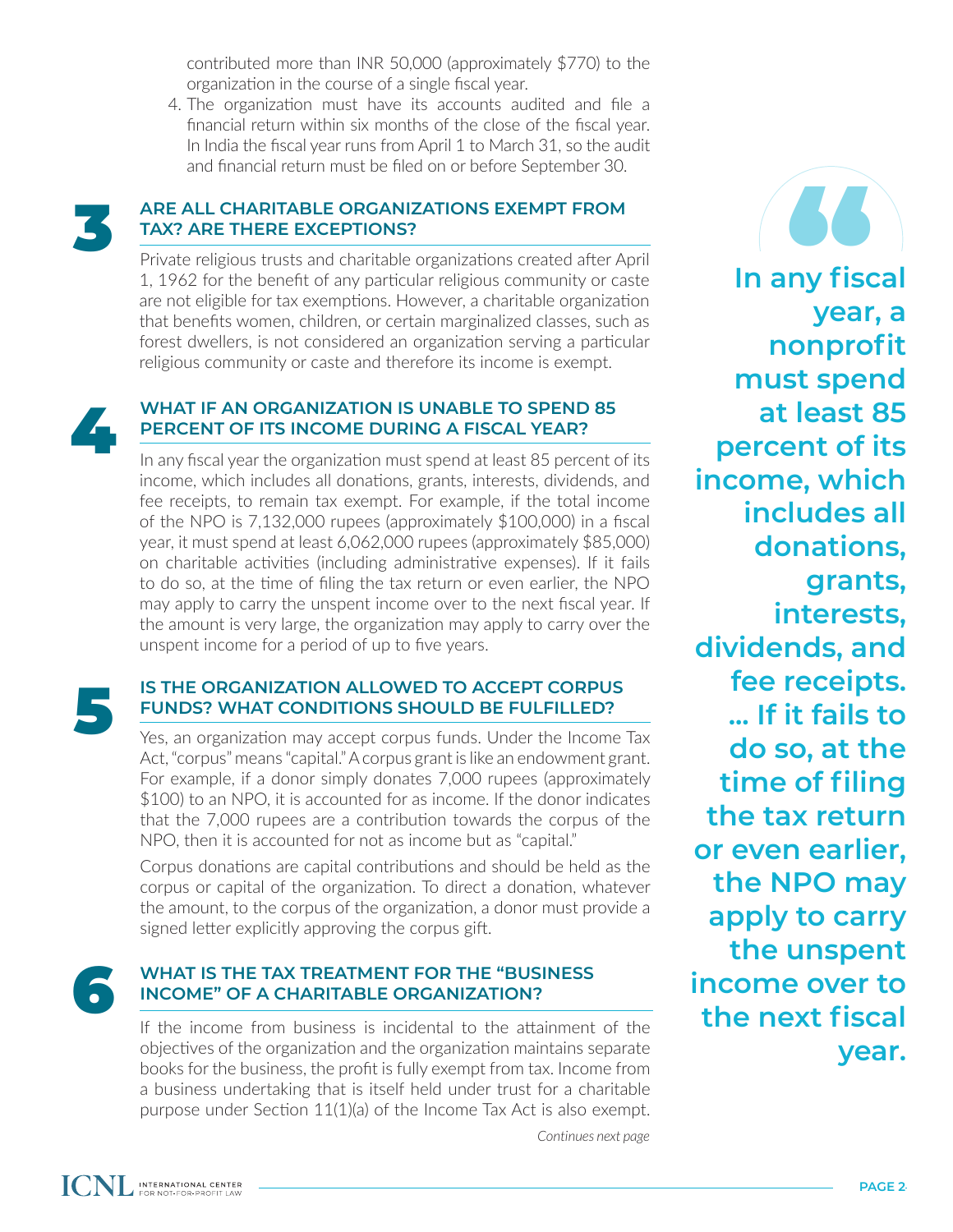Further, revenue from an activity resulting in profit is not always considered income. For example, an NPO's receipts from renting halls for private or public functions, rest houses, or auditoriums is not considered "business income."

Ultimately, if the organization wishes to remain tax exempt, its business activities must be related to or further the advancement of its objectives. An organization that conducts unrelated business activities risks losing its tax exemption entirely.

### **CAN AN ORGANIZATION LOSE ITS TAX EXEMPTION STATUS?**

The Principal Commissioner or Commissioner of Income Tax can deregister a charitable trust or institution under Section 12AA of the Income Tax Act (i.e. the section granting tax exemption) if he or she finds that the trust or institution has engaged in activities, programs, or projects that are not included in its founding documents. Trusts and institutions subject to cancellation of registration under Section 12AA are afforded a reasonable opportunity to respond.

#### **MAY AN NPO INVEST ITS FUNDS IN STOCKS AND SHARES?**

The investment of funds is governed by Section 11(5) of the Income Tax Act, which allows NPOs to invest their funds only in certain instruments, such as the fixed deposits of scheduled banks, units of the Unit Trust of India (a mutual fund), government securities, or deposits with certain finance corporations such the Housing Development Finance Corporation (HDFC). Investment in immovable property is also allowed. Under Rule 17C of the Income Tax Rules, NPOs may also invest their funds in mutual funds and public sector companies.

7

8

# MAY A TRUSTEE OR BOARD MEMBER RECEIVE A SALARY OR HONORARIUM FROM AN NPO?<br>A trustee or board member may be reimbursed for all out-of-pocket

expenses. From a good governance perspective, remuneration for service as a trustee or board member is not recommended. However, the Income Tax Act provides that a salary or allowance paid to "any trustee or manager (by whatever name called)" should not "be in excess of what may be reasonably paid for such services." This provision suggests that remuneration of trustees and board members is possible. The onus of proving "reasonableness" of salary or remuneration is on the NPO.

## **MAY A DONOR CLAIM A DEDUCTION FOR DONATIONS IN KIND?**

No. Donations in kind (such as computers, medical equipment, or vehicles) are not eligible for deductions under Section 80G. The donation must be a sum of money.



#### **MAY AN NPO GIVE A CORPUS DONATION TO ANOTHER NPO?**

The Finance Act of 2017 prohibits an NPO from giving to the corpus of another NPO. Program donations or grants are allowed.



More information may be found in ICNL's India Philanthropy Law Report, which offers detailed information about national laws and regulations affecting philanthropy in India:

[https://www.icnl.org/post/](https://www.icnl.org/post/report/india-philanthropy-law) [report/india-philanthropy-law](https://www.icnl.org/post/report/india-philanthropy-law)